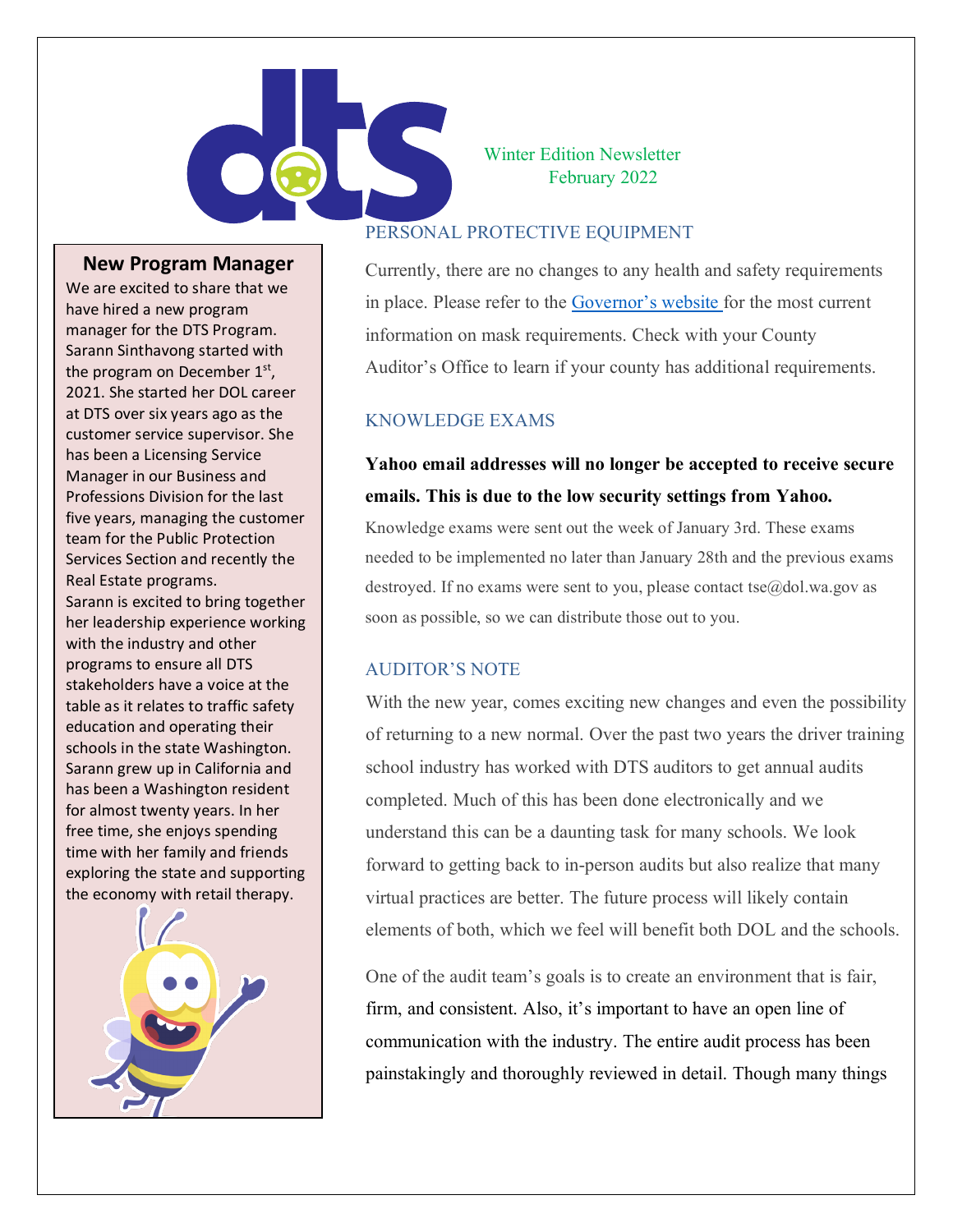

will not change, it's important to let the DTS industry know that some things will. School owners can expect to see the number of student records being reviewed will be more consistent with the volume they do.

Finally, the DTS Audit Team has 5 open positions and recruitment will start soon. If you or anyone you know who has a background in driver training, audits or investigations, or another relevant field, this might be a good opportunity to look in to.

## HELP US HELP YOU

- When you have questions for the DTS customer service and licensing team emailtse $@$ dol.wa.gov.
- Be sure to provide complete information:
	- o Always provide your full name and license number.
	- o When you have questions about a school provide the full name of the school and the school license number.
	- o Please provide a detailed email explaining exactly what you are inquiring about.
- If you experience system issues:
	- o Always include an image of any error you receive.
	- o Always provide an image of where you are in a process when you encounter an error.
	- o When images are not possible:
		- o Be sure to tell us the name of the system you are using when you encounterthe error. Our systems are Secure Access WA (SAW), the Professional and Business Licensing System (PBLS), and LX for Business (DRIVES).
	- o Tell us in the email what the error says and what you were doing when you encountered the error.
- Give us some time to review your renewals before the expiration date. Your renewal will submit to our program for review as soon as you complete the application. Program staff must review and complete the renewal. You should provide your renewal as soon as you can, but please allow at least two weeks for program review.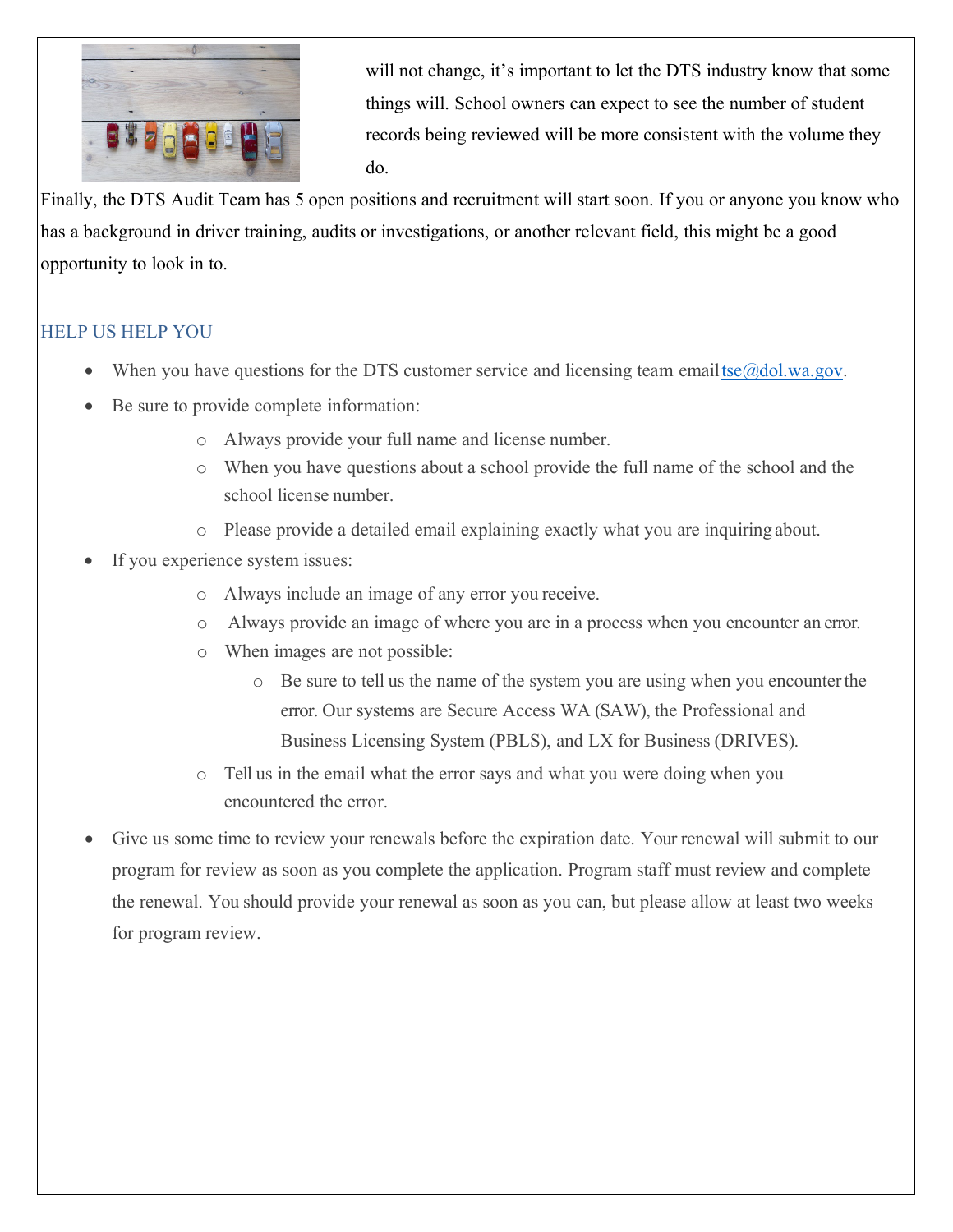#### STUDENT ATTENDANCE

It has come to our attention there is some confusion around when student signature is required for attendance. The RCW & WAC do not require schools to collect the student's signature for classroom instruction. Student signatures are only required for behind-the-wheel instruction. The instructor is required to sign for classroom and behind-thewheel instruction. Our audit team will not cite for missing student signatures for classroom lessons.

#### PERMIT/BEHIND THE WHEEL CONFUSION

Before a student can do any behind-the-wheel instruction, they must have a Permit. Recently, we have been involved in several instances of students completing only the pre-application process and then going through some, or even all, of the course without a permit. The students are confusing the pre-application with a permit, and at the end of their course they haven't even began the six-month permit requirement. Students should be reminded that the pre-application does not have a fee and a permit costs \$25. If they have not paid a fee, then a permit was never issued. Also, the initial paper document they receive when being issued a permit is temporary. Within a couple weeks they will receive the actual card in the mail. If a student is still using a temporary document more than 30 days after issuance, suggest they contact DOL to follow up on the status of their Instruction Permit.

## AT THE LSO

The LSOs can't issue the photo Driver License without a birth certificate. Please remind your students if they have a non-photo instruction permit, they will be required to bring their birth certificate to the LSO to complete driver license issuance.

#### ADULT ONLY WAIVERS

State law (RCW 46.20.020) allows for testing waivers for an Instruction Permit if the applicant is enrolled in a driver training education course. Driver training education courses must consist of both behind-the-wheel (BTW) and classroom instruction and follow the approved curriculum. The approved curriculum is established and defined in WAC 308-108-155.

Waivers may only be provided to students enrolled in a course that contains both BTW and classroom instruction and teaches all the elements listed in the required curriculum. This applies to students regardless of age. Minimum hour requirements for classroom and BTW instruction only apply to students under the age of 18. Schools may not submit a testing waiver for students enrolled in driver education courses that do not include classroom instruction that covers all required curriculum defined in WAC **and** BTW instruction.